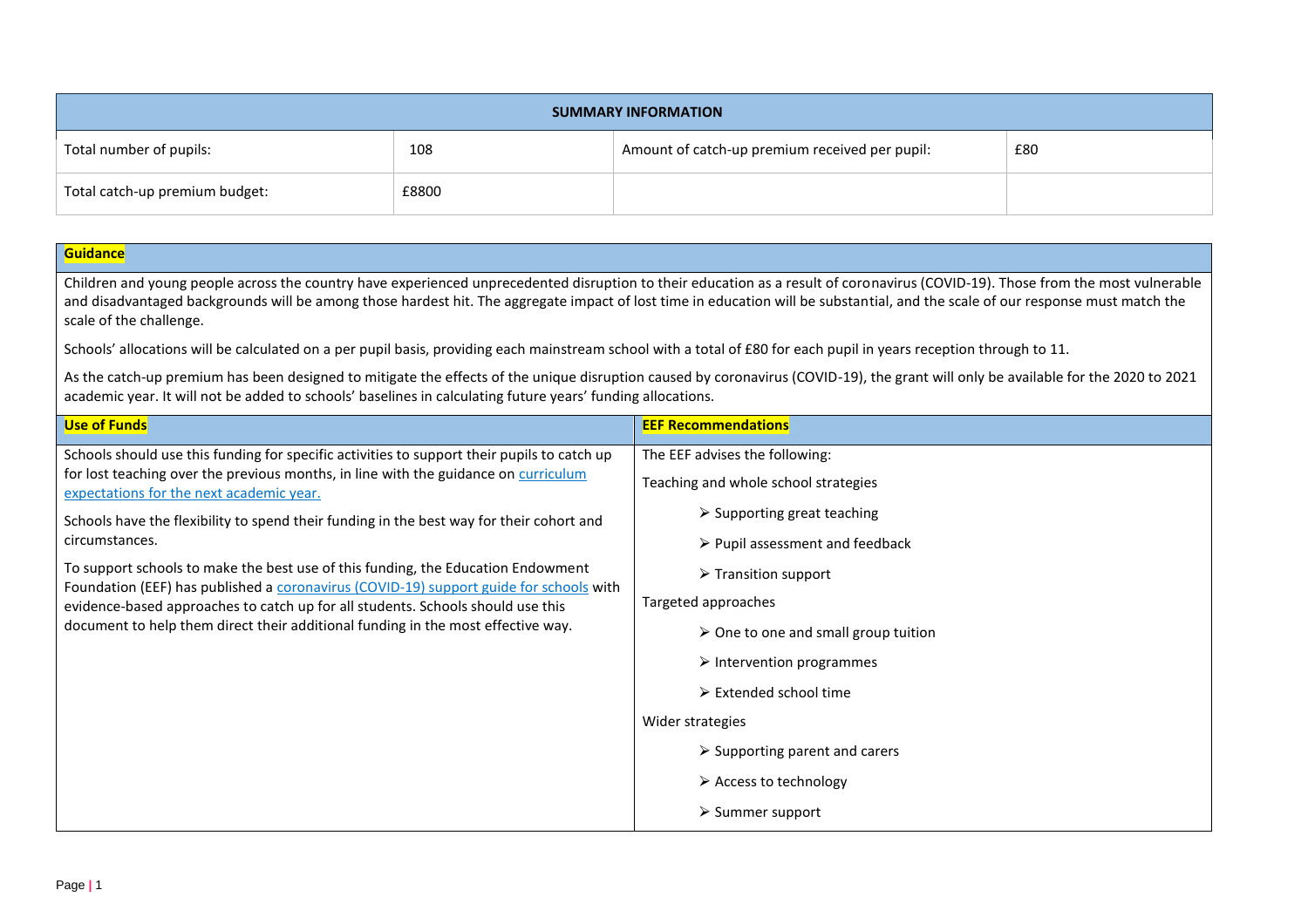Rationale: At Heather Primary School, in order to utilise this additional funding in the best possible way, we have considered closely the research and advice put forward by the EEF and used timely assessments of both children's academic and personal development needs to inform our decisions. The table below outlines our intentional spend.

| <b>Identified Impact of Lockdown</b>           |                                                                                                                                                                                                                                                                                                                                                                                                                                                                                                                                                                                                                                                                                 |  |  |  |
|------------------------------------------------|---------------------------------------------------------------------------------------------------------------------------------------------------------------------------------------------------------------------------------------------------------------------------------------------------------------------------------------------------------------------------------------------------------------------------------------------------------------------------------------------------------------------------------------------------------------------------------------------------------------------------------------------------------------------------------|--|--|--|
| Maths                                          | Specific content has been missed and this has been built up from March 2020 lockdown and January 2021 partial opening. Despite engagement<br>in remote learning from January 2021 was high it was challenging to maintains the pace of delivery and of learning as it would occur in the<br>classroom. Misconceptions during remote learning were not always easily identifiable. Our younger children, may have engaged well during the<br>teacher led sessions but found the independent application at home more of a challenge.                                                                                                                                             |  |  |  |
| Reading                                        | All children had access to reading books from school during the partial closure. Staff worked hard to maintain a love of reading by holding daily<br>story sessions. Some children were also provided the opportunity of 1:1 reading time where staffing allowed but this was a small number of<br>children. Those who were supported well with reading at home maintained a reasonable level of reading fluency and understanding; however,<br>the gap has widened between those who did not. Children who were in the early stage of their reading career had not necessary based a sound<br>enough grasp of phonics to be able to continue their reading journey at home.    |  |  |  |
| Writing                                        | Although those children who readily accessed the daily remote English sessions continued to be taught writing following the T4W principles it<br>was challenging for lots of children to write with fluency and depth without the regular input of the class teacher. Not all families were able to<br>submit pieces of writing for feedback. The younger children found it challenging to access writing independently due to poor fine motor skills and<br>needing support the segment for spelling etc. those who competed little writing at home have found the transition back into school challenging<br>due to writing stamina and motivation to write being diminished. |  |  |  |
| Independence Skills and<br>Learning behaviours | A large number of children, particularly the younger children have returned to school with a lack of motivation or resilience to complete work<br>independently. Self-help skills with coats, putting on shoes, tying laces etc have also been a challenge.                                                                                                                                                                                                                                                                                                                                                                                                                     |  |  |  |
| Social Skills                                  | All children are delighted to be back in school and have clearly missed their peers resulting in an increased need for time to socialise and re-<br>establish relationships.                                                                                                                                                                                                                                                                                                                                                                                                                                                                                                    |  |  |  |

| <b>EEF suggested approach</b>                                                                              | <b>Actions</b>                                                                                                                                                                                                          | <b>Budget/resource</b><br><b>implications</b> | <b>Monitoring</b> | <b>Timescale</b>       | <b>Success criteria/Impact</b>                                                                                                                                                                    |
|------------------------------------------------------------------------------------------------------------|-------------------------------------------------------------------------------------------------------------------------------------------------------------------------------------------------------------------------|-----------------------------------------------|-------------------|------------------------|---------------------------------------------------------------------------------------------------------------------------------------------------------------------------------------------------|
| <b>Targeted Support</b><br>High-quality one to one<br>and small group tuition<br>Supporting great teaching | Small group additional<br>sessions after school with<br>targeting children in their<br>bubble led by staff who<br>work in that bubble $-$<br>reading<br>fluency/comprehension,<br>consolidation of key<br>number skills | £3000                                         | MM                | September 2020 ongoing | Over time all pupils will<br>gain the subject knowledge<br>outlined in the national<br>curriculum<br>By July 2022 - all children<br>to be on track with their<br>learning as was in March<br>2020 |